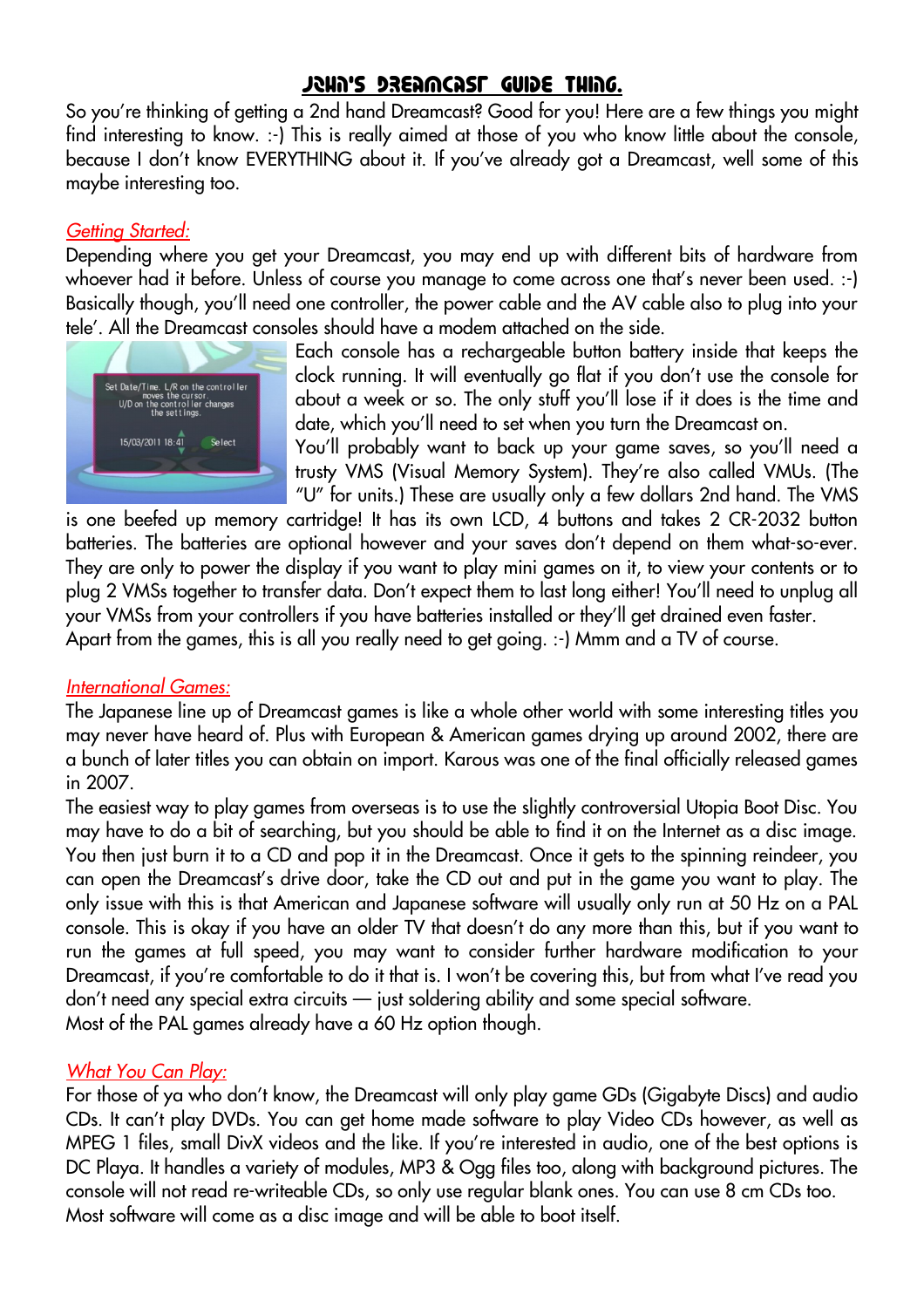If you have an older style TV with only an antenna connection, you can also get a RF unit that plugs into the antenna socket. I think the games still present the 60 Hz option through this, but TVs that old may not support it.

## *What You Can Plug In:*

If you're really into the games that need something special, there's quite a selection of peripherals for the Dreamcast. Although some of them are rarer and more expensive than others. The camera and microphone for instance. I paid something like \$145 for my broadband adaptor, and the maracas are slightly tricky to get too. If you're aiming to use your console on the Internet or play the likes of Outtrigger, Quake 3, Unreal Tournament & The Typing Of The Dead, you'll need to consider the keyboard. And possibly the mouse as well. Games like The House Of The Dead 2 and Confidential Mission benefit from the light gun and of course the fishing games work well with the fishing rod. Most games can be played with the standard control pad however.

If you want to crisp up the image quality, a VGA Box may be your cup of tea. You just need a standard VGA type PC monitor. Not all games support it though. You can also connect it to an arcade monitor if you have one which is compatible.

# *Taking Care Of Things:*

Depending on how paranoid you are, there are a few little things you can do to keep parts of your Dreamcast running longer. Some of these are a little pedantic sounding though.

One tip I read about was to press down just lightly on the disc holding spindle bit as you lift the GDs out. This puts a little less stress on the motor. Another thing you can do is to open the lid before turning off the console when you're finished with a game, so that the disc is slowed up quicker. Basically all this does though is cuts back on a minor amount of continued friction on the innards of the motor.

Don't turn your Dreamcast upside-down while it's on. I did that with my 1st one to check for something and it made a horrible smell! It probably disturbs the liquid cooling. Although apparently not all the consoles actually used this in the end.

If you're concerned about the heat, you can put a small fan on the vents at the back which blows cool air inside. Be sure that you keep the dust around it down to a minimum though.

One problem that seems to have occurred to a lot of Dreamcast consoles is that the socket on the

power supply board fails to keep a good connection with the large pins that come up from the motherboard / main board. I'll have to say that credit for this goes to Rhett Mann who worked at Sega Ozisoft here in Australia, because he was the chap that I spoke to about it. The short term solution is to clean the pins over if they've become dirty, but the permanent solution for me was to attach secondary wires to the tops of the pins and then to the power supply socket. Kind of like a heart bypass or something. :-P To do this though, you'll want to be confident enough to open the console and be able to wield



a soldering iron. All you need to remove is the power supply board which is screwed and clipped into place.

(In the above picture you can see inside my own console, and where I added in my own yellow wires.)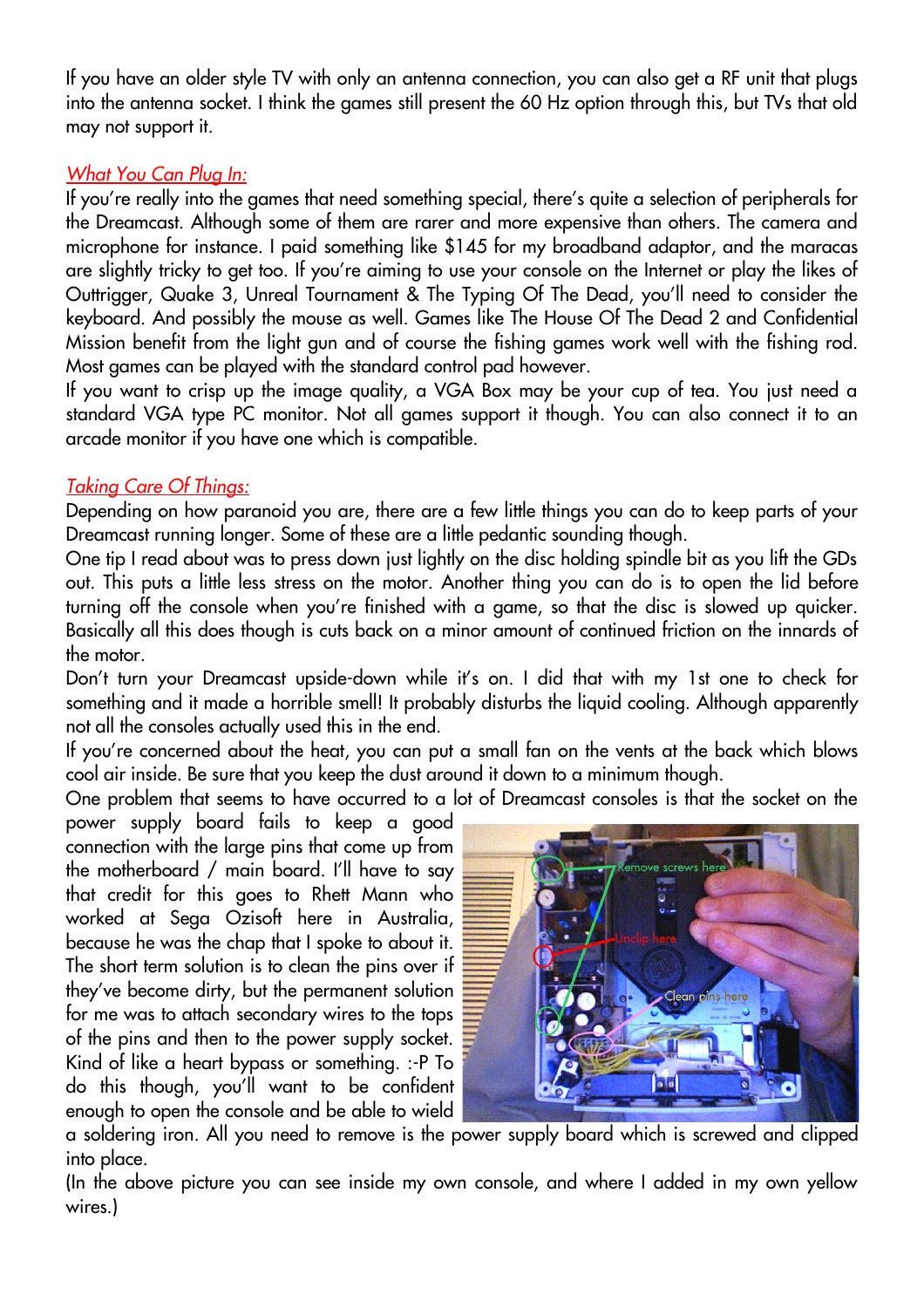Once you have things apart, you'll need to solder 6 wires onto the very tops of the pins coming up, and then pass them through the holes in the socket, loop them around and solder them to the corresponding connections on the socket, where it's soldered in. Mess this up and you may fry something in the Dreamcast. Keep the wires long enough to get the power supply out again also. Remember that heat can be very destructive to semiconductors and the like, so be quick about doing it. A 25 W or so soldering iron with a small tip should be sufficient. I had to do this on my original and 2nd Dreamcasts. The usual symptoms that you're having this issue is the console partially working and then suddenly resetting and doing weird things it shouldn't. For me it mostly just kept resetting back to the main menu / BIOS section.

#### *Console Management.*

The options on the left here are about as simple as it gets. Note the bottom option to set your VMS's clock. This is very handy if you have a wad of them plugged in, and want to set the lot of them to the correct time & date without having to do it from the VMS itself. That said, they keep horrendous time,



so you may not want to bother.

Auto start is basically whether you want the game to load when you shut the lid.

If you have Puyo Puyo Fever, (which is pretty much the only game that ever did this,) you can get the game to put a special file on your VMS as a new background for your Dreamcast's main menu. It's a shame this was never put to use on nearly all the games as a way to make

your console feel more themed to what you were currently in the mood to play. The Dreamcast will constantly check for this file's presence, and change to the image it contains if found. While this is present you can press the Start button to activate a special version of the display which can be rotated and which has a reflective looking base. You can also use *Dream Explorer* to change the image to whatever you want.

File management is a breeze. Select what you want, press A and choose whether to delete the file(s) or copy them to another VMS.

When you get a fresh VMS, you can customise it with a little picture and set a colour for it also to



help identify it better when you have multiple ones plugged in. With 4 control pads you can have up to 8 at once. There's some nifty software out there that you can download for free that manages your VMS files, including compression. You can even get applications for the VMSs like a little calculator.

Icons with a black border are regular saves and ones with a green border are applications. You can only have one of these per VMS. Any

with a reddish brown border are not copyable. However there is one way around this, and that is to remove the VMS and insert the one you want to copy to and then get the game to save again.

On the right here are a few Dreamcast related odds and sods of mine. The games are Confidential Mission, Shenmue 2, the American version of Evolution 2, Skies Of Arcadia and the Japanese Karous, which comes in a DVD type box. We also have the standard controller with a

white VMS plugged in, the console itself of course, the broadband adaptor, a green VMS, the gun, European keyboard and mouse. :-)

If you're super serious about your saves, you can buy a Nexus memory card with a PC link cable. These are hard to find now and require a computer running Windows with a parallel (printer) port.